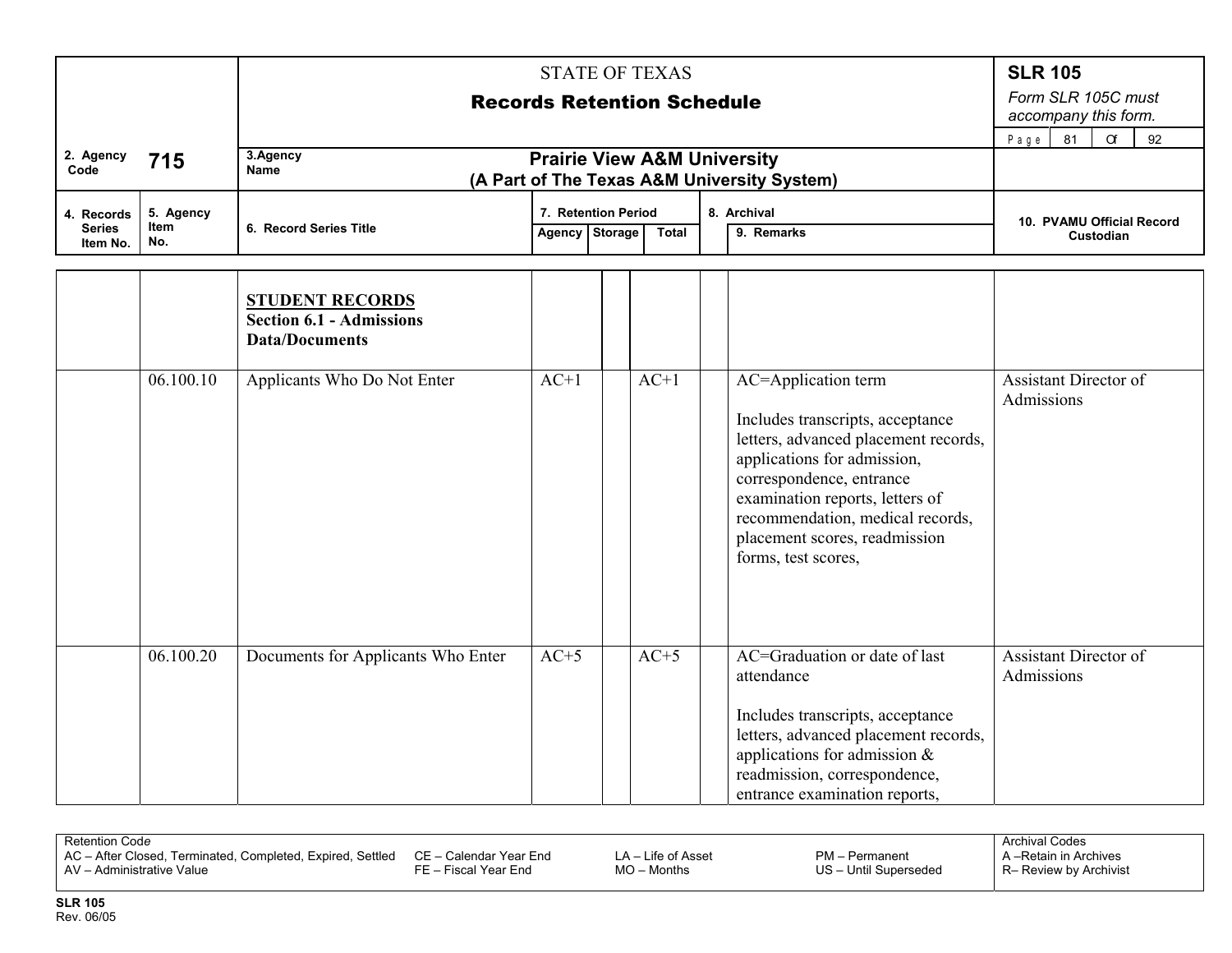|                             |                   | <b>Records Retention Schedule</b>               | <b>SLR 105</b><br>Form SLR 105C must<br>accompany this form.<br>92<br>82<br>$\alpha$<br>Page |   |        |  |                                                                                                                                                                                         |                                             |
|-----------------------------|-------------------|-------------------------------------------------|----------------------------------------------------------------------------------------------|---|--------|--|-----------------------------------------------------------------------------------------------------------------------------------------------------------------------------------------|---------------------------------------------|
| 2. Agency<br>Code           | 715               | 3.Agency<br><b>Name</b>                         | <b>Prairie View A&amp;M University</b>                                                       |   |        |  | (A Part of The Texas A&M University System)                                                                                                                                             |                                             |
| 4. Records<br><b>Series</b> | 5. Agency<br>Item | 6. Record Series Title                          | 7. Retention Period<br>8. Archival<br>Agency Storage<br>9. Remarks<br><b>Total</b>           |   |        |  | 10. PVAMU Official Record<br>Custodian                                                                                                                                                  |                                             |
| Item No.                    | No.               |                                                 |                                                                                              |   |        |  |                                                                                                                                                                                         |                                             |
|                             |                   |                                                 |                                                                                              |   |        |  | medical records, placement scores,<br>residency classification forms, test<br>scores)                                                                                                   |                                             |
|                             | 06.101.10         | Letters of Recommendation                       | AC                                                                                           |   | AC     |  | AC=After student (applicants who<br>enter) is admitted<br>Waivers of rights of access filed<br>with letters of recommendation<br>should be retained as long as the<br>file is retained. | <b>Assistant Director of</b><br>Admissions  |
|                             | 06.102.10         | Recruitment Materials (applicants who<br>enter) | AC                                                                                           |   | AC     |  | AC=After enrollment of student                                                                                                                                                          | <b>Assistant Director of</b><br>Recruitment |
|                             | 06.102.20         | <b>Recruitment Materials for Veterans</b>       | 3                                                                                            | 3 |        |  | VA Regulations                                                                                                                                                                          | <b>Assistant Director of</b><br>Admissions  |
|                             | 06.103.10         | Scholarship Applications                        | $AC+1$                                                                                       |   | $AC+1$ |  | AC=Closed                                                                                                                                                                               | Coordinator of Financial<br>Aid             |

AC – After Closed, Terminated, Completed, Expired, Settled AV – Administrative Value CE – Calendar Year End FE – Fiscal Year End

LA – Life of Asset MO – Months

PM – Permanent US – Until Superseded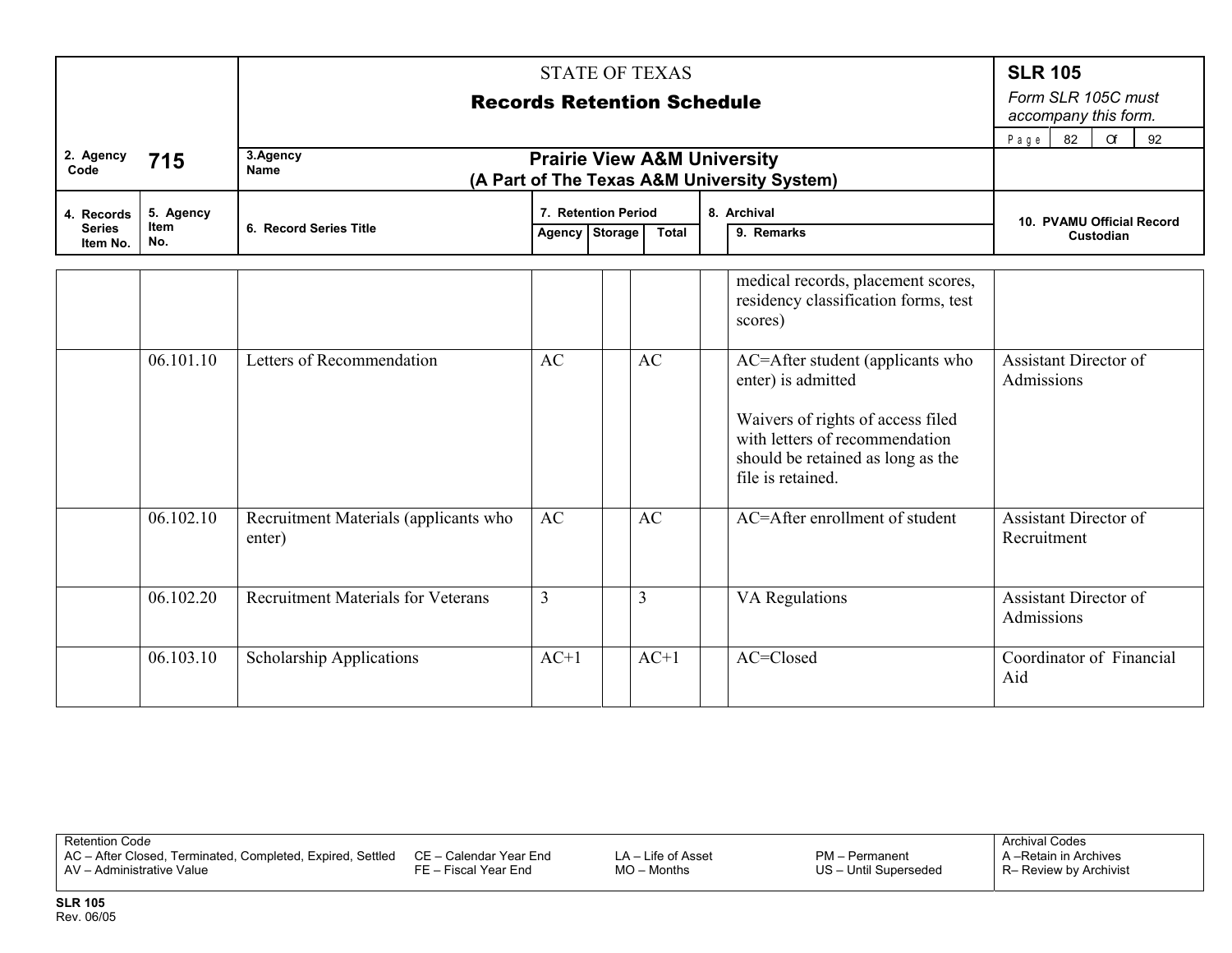|                                         |                                 |                                                                                           |                                       | <b>STATE OF TEXAS</b>             |                                                                      | <b>SLR 105</b>                             |
|-----------------------------------------|---------------------------------|-------------------------------------------------------------------------------------------|---------------------------------------|-----------------------------------|----------------------------------------------------------------------|--------------------------------------------|
|                                         |                                 |                                                                                           |                                       | <b>Records Retention Schedule</b> |                                                                      | Form SLR 105C must<br>accompany this form. |
| 2. Agency<br>Code                       | 715                             | 3.Agency<br><b>Name</b><br>(A Part of The Texas A&M University System)                    | 92<br>83<br>$\alpha$<br>Page          |                                   |                                                                      |                                            |
| 4. Records<br><b>Series</b><br>Item No. | 5. Agency<br><b>Item</b><br>No. | 6. Record Series Title                                                                    | 7. Retention Period<br>Agency Storage | <b>Total</b>                      | 10. PVAMU Official Record<br>Custodian                               |                                            |
|                                         |                                 | <b>STUDENT RECORDS</b><br>Section 6.2 - Registration and<br><b>Records Data/Documents</b> |                                       |                                   |                                                                      |                                            |
|                                         | 06.200.10                       | Miscellaneous Academic Records-                                                           | $AC+3$                                | $AC+3$                            | Three years after student graduates<br>or leaves, microfilm records. | Registrar                                  |
|                                         | 06.201.10                       | <b>Academic Action Authorizations</b><br>(dismissal, etc.)                                | $AC+5$                                | $AC+5$                            | AC=Graduation or date of last<br>attendance                          | Registrar                                  |
|                                         | 06.202.10                       | <b>Advanced Placement Records</b>                                                         | $AC+5$                                | $AC+5$                            | AC=Graduation or date of last<br>attendance.                         | Registrar                                  |
|                                         | 06.203.10                       | Applications for Graduation                                                               | $AC+1$                                | $AC+1$                            | AC=Graduation or date of last<br>attendance                          | Registrar                                  |
|                                         | 06.204.10                       | Duplicate Diploma Requests                                                                | $AV+1$                                | $AV+1$                            |                                                                      | Registrar                                  |
|                                         | 06.205.10                       | Applications for Admission or<br>Readmission (Accepted)                                   | $AC+5$                                | $AC+5$                            | AC=Graduation or date of last<br>attendance                          | <b>Assistant Director of</b><br>Admission  |
|                                         | 06.206.10                       | <b>Audit Authorizations</b>                                                               | $AC+1$                                | $AC+1$                            | $AC = Date$ submitted                                                | Registrar                                  |

| <b>Retention Code</b>                                                                   |                                                |                                       |                                         | <b>Archival Codes</b>                          |
|-----------------------------------------------------------------------------------------|------------------------------------------------|---------------------------------------|-----------------------------------------|------------------------------------------------|
| AC - After Closed, Terminated, Completed, Expired, Settled<br>AV - Administrative Value | CE – Calendar Year End<br>FE – Fiscal Year End | $LA - Life of Asset$<br>$MO$ – Months | PM - Permanent<br>US - Until Superseded | A-Retain in Archives<br>R- Review by Archivist |
|                                                                                         |                                                |                                       |                                         |                                                |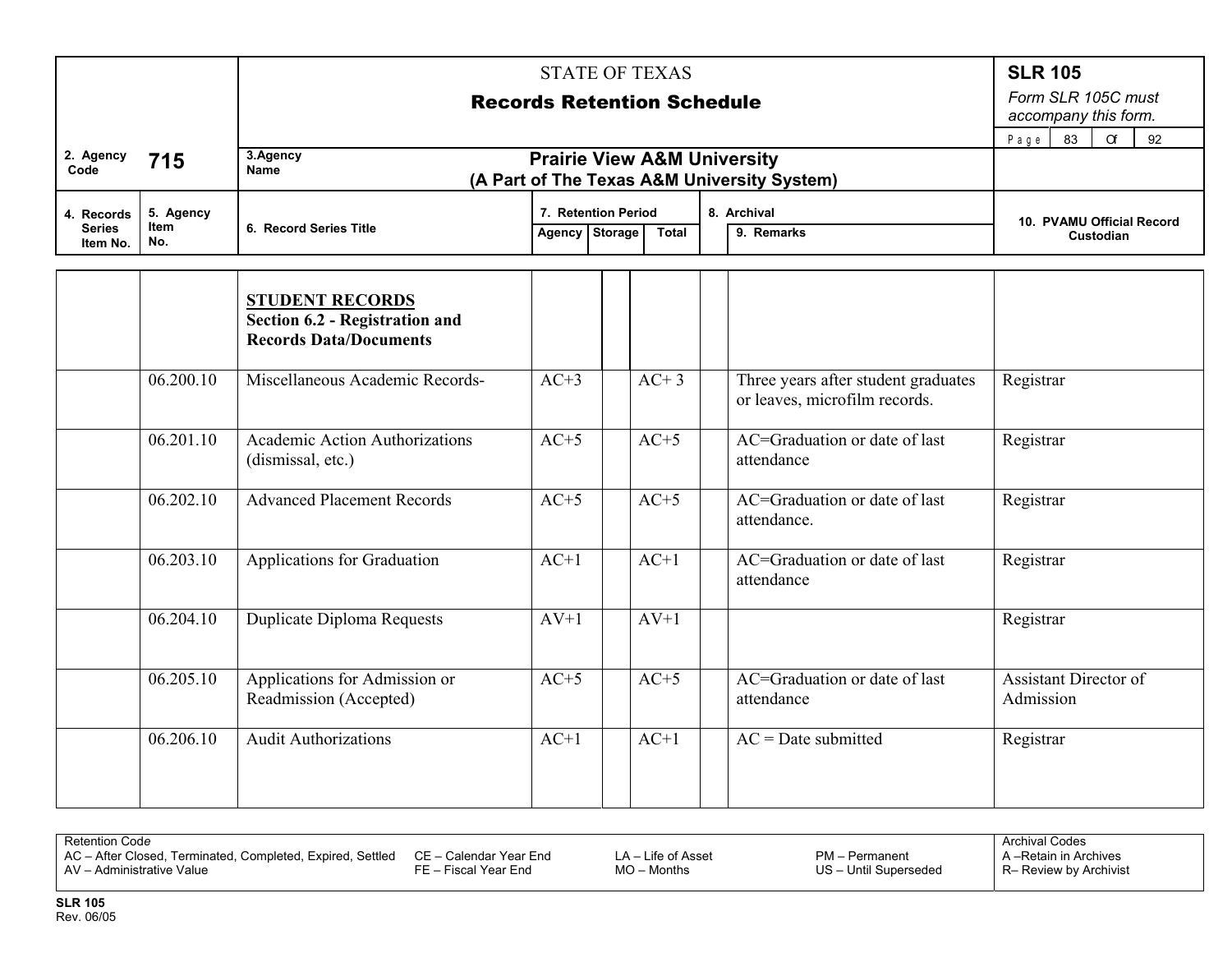|                             |                   |                                                                                 |                                            | <b>STATE OF TEXAS</b>                 |              |                           |                                                            | <b>SLR 105</b>             |
|-----------------------------|-------------------|---------------------------------------------------------------------------------|--------------------------------------------|---------------------------------------|--------------|---------------------------|------------------------------------------------------------|----------------------------|
|                             |                   | <b>Records Retention Schedule</b>                                               | Form SLR 105C must<br>accompany this form. |                                       |              |                           |                                                            |                            |
|                             |                   |                                                                                 | 84<br>$P$ a $g$ $e$<br>$\alpha$<br>92      |                                       |              |                           |                                                            |                            |
| 2. Agency<br>Code           | 715               | 3.Agency<br>Name<br>(A Part of The Texas A&M University System)                 |                                            |                                       |              |                           |                                                            |                            |
| 4. Records<br><b>Series</b> | 5. Agency<br>Item | 6. Record Series Title                                                          |                                            | 7. Retention Period<br>Agency Storage | <b>Total</b> | 8. Archival<br>9. Remarks | 10. PVAMU Official Record                                  |                            |
| Item No.                    | No.               |                                                                                 |                                            |                                       |              |                           |                                                            | Custodian                  |
|                             | 06.207.10         | Changes of Course (add/drop)                                                    | $AC+1$                                     |                                       | $AC+1$       |                           | AC=end of academic term                                    | Registrar                  |
|                             | 06.208.10         | Change of Grade Forms (update<br>documents)                                     | $AC+1$                                     |                                       | $AC+1$       |                           | AC=Date submitted.                                         | Registrar                  |
|                             | 06.209.10         | Class Lists (original grade sheets)                                             | $AC+1$                                     |                                       | $AC+1$       |                           | AC=Closed                                                  | Registrar                  |
|                             | 06.210.10         | Class Schedules (students)                                                      | $AC+1$                                     |                                       | $AC+1$       |                           | AC=Graduation or date of last<br>attendance                | Registrar                  |
|                             | 06.211.10         | Correspondence, Relevant to Students'<br><b>Registration and Data Documents</b> | $AC+5$                                     |                                       | $AC+5$       |                           | AC=Graduation or date of last<br>attendance                | Registrar                  |
|                             | 06.212.10         | Course Inventory Data File                                                      | 5                                          | 5                                     |              |                           |                                                            | Associate Registrar        |
|                             | 06.213.10         | Credit by Examination Forms                                                     | AC                                         | AC                                    |              |                           | AC=end of term credit is awarded<br>or denied plus 5 years | Registrar                  |
|                             | 06.214.10         | Credit/No Credit Approvals                                                      | $AC+1$                                     |                                       | $AC+1$       |                           | AC=Date submitted                                          | Not Applicable (N/A)       |
|                             | 06.215.10         | <b>Curriculum Change Authorizations</b>                                         | $AC+5$                                     |                                       | $AC+5$       |                           | AC=Graduation or date of last<br>attendance                | Associate Registrar        |
|                             | 06.216.10         | Degree Audit Records                                                            | $AC+5$                                     |                                       | $AC+5$       |                           | AC=Graduation or date of last<br>attendance                | <b>Assistant Registrar</b> |
|                             | 06.217.10         | Degree Audit Request Forms                                                      | AV                                         | AV                                    |              |                           |                                                            | Not Applicable (N/A)       |

AC – After Closed, Terminated, Completed, Expired, Settled AV – Administrative Value CE – Calendar Year End FE – Fiscal Year End

LA – Life of Asset MO – Months

PM – Permanent US – Until Superseded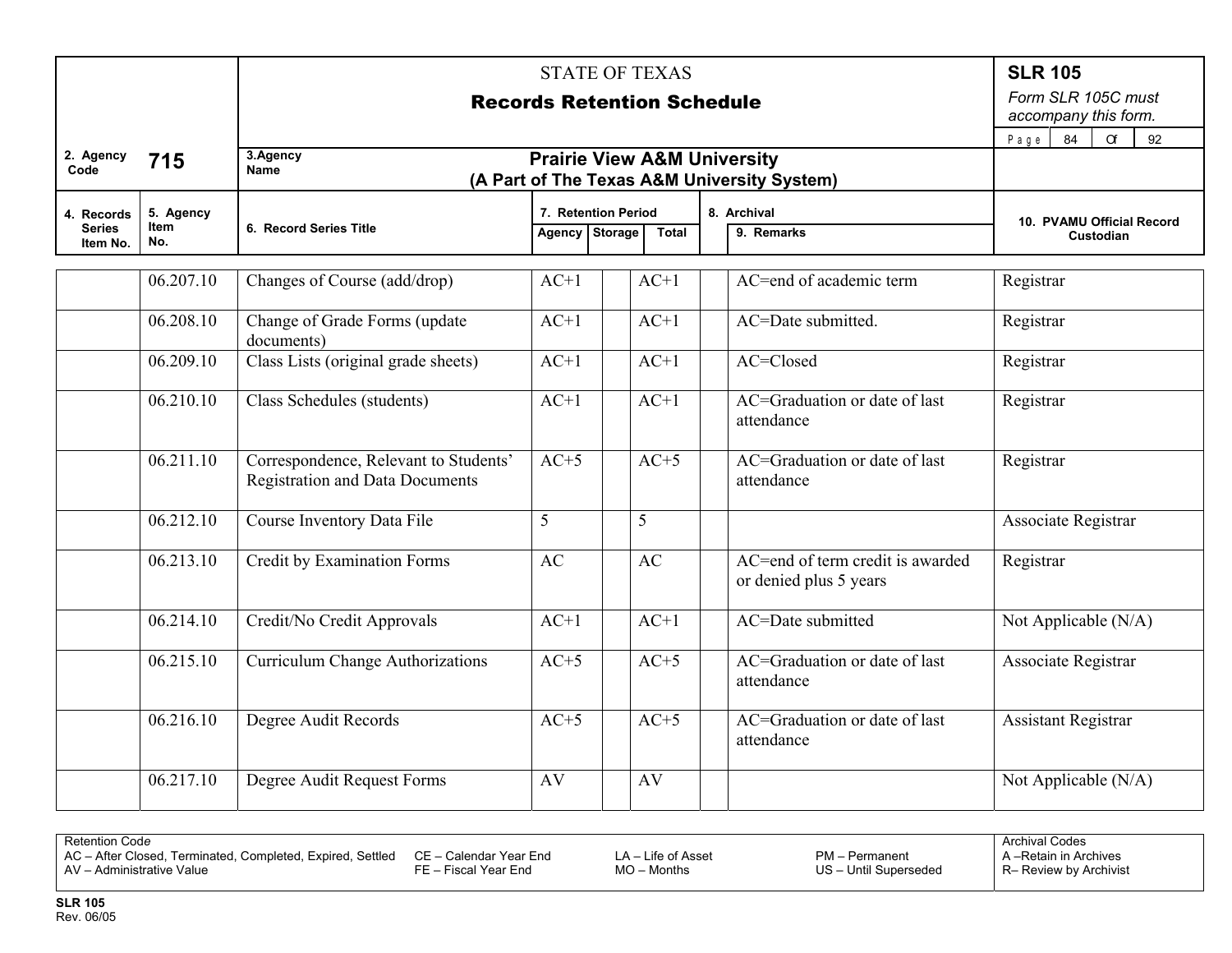|                             |                          |                                                                                                                                                    | <b>STATE OF TEXAS</b>                      |                                                       |         |              |                                                                                          |                                               |  |  |
|-----------------------------|--------------------------|----------------------------------------------------------------------------------------------------------------------------------------------------|--------------------------------------------|-------------------------------------------------------|---------|--------------|------------------------------------------------------------------------------------------|-----------------------------------------------|--|--|
|                             |                          | <b>Records Retention Schedule</b>                                                                                                                  | Form SLR 105C must<br>accompany this form. |                                                       |         |              |                                                                                          |                                               |  |  |
|                             |                          |                                                                                                                                                    | 85<br>Page<br>$\alpha$<br>92               |                                                       |         |              |                                                                                          |                                               |  |  |
| 2. Agency<br>Code           | 715                      | 3.Agency<br><b>Prairie View A&amp;M University</b><br><b>Name</b><br>(A Part of The Texas A&M University System)                                   |                                            |                                                       |         |              |                                                                                          |                                               |  |  |
| 4. Records<br><b>Series</b> | 5. Agency<br><b>Item</b> | 6. Record Series Title                                                                                                                             |                                            | 7. Retention Period<br>Agency Storage<br><b>Total</b> |         |              | 8. Archival<br>9. Remarks                                                                | 10. PVAMU Official Record                     |  |  |
| Item No.                    | No.                      |                                                                                                                                                    |                                            |                                                       |         |              | Custodian                                                                                |                                               |  |  |
|                             | 06.218.10                | Disciplinary Action Documents -<br>routine and advance disciplinary actions<br>including dismissal, suspension,<br>blocked from reenrollment, etc. | $AC+5$                                     |                                                       | $AC+5$  |              | AC=Graduation or date of last<br>attendance                                              | Director of Student<br>Services               |  |  |
|                             | 06.219.10                | Fee Assessment Forms                                                                                                                               | $AC+5$                                     |                                                       | $AC+5$  |              | AC=Graduation or date of last<br>attendance                                              |                                               |  |  |
|                             | 06.220.10                | <b>Financial Aid Audit Documents</b>                                                                                                               | $AC+3$                                     |                                                       | $AC+3$  |              | AC=A minimum of three years<br>after annual audit accepted by<br>Department of Education | <b>Assistant Provost for</b><br>Financial Aid |  |  |
|                             | 06.221.10                | Foreign Student Forms (I-20, etc.)                                                                                                                 | $AC+5$                                     |                                                       | $AC+5$  |              | AC=Graduation or date of last<br>attendance                                              | <b>Immigration Service</b><br>Associate       |  |  |
|                             | 06.222.10                | Grade Reports (registrar's copies)                                                                                                                 | $AC+1$                                     |                                                       | $AC+1$  |              | AC=Distribution                                                                          | Registrar                                     |  |  |
|                             | 06.223.20                | <b>Graduation Lists</b>                                                                                                                            | <b>PM</b>                                  | <b>PM</b>                                             |         | $\mathbf{A}$ | Master microfilm copy stored in<br>archives.                                             | <b>Assistant Registrar</b>                    |  |  |
|                             | 06.224.10                | <b>Graduation Authorizations</b>                                                                                                                   | $AC+5$                                     |                                                       | $AC+5$  |              | AC=Graduation or date of last<br>attendance                                              | <b>Assistant Registrar</b>                    |  |  |
|                             | 06.225.10                | Hold or Encumbrance Authorizations                                                                                                                 | AV                                         | AV                                                    |         |              |                                                                                          |                                               |  |  |
|                             | 06.226.10                | <b>Medical Records</b>                                                                                                                             | $AC+10$                                    |                                                       | $AC+10$ |              | AC=Date of last visit                                                                    | Administrator Health &<br>Counseling          |  |  |
|                             | 06.227.10                | Name Change Authorizations                                                                                                                         | $AC+5$                                     |                                                       | $AC+5$  |              | AC=Graduation or date of last<br>attendance.                                             | Registrar                                     |  |  |

AC – After Closed, Terminated, Completed, Expired, Settled AV – Administrative Value CE – Calendar Year End FE – Fiscal Year End

LA – Life of Asset MO – Months

PM – Permanent US – Until Superseded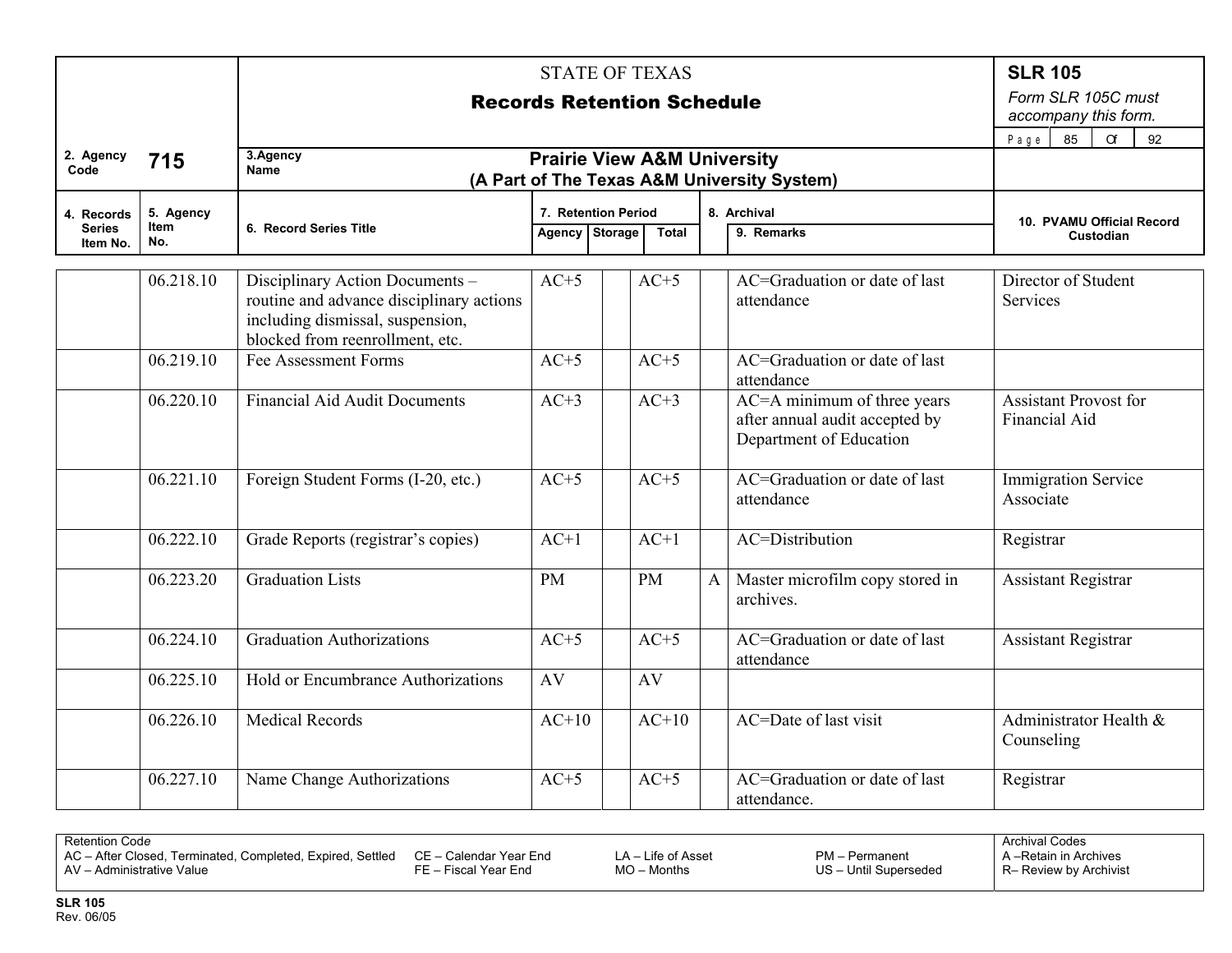|                                         |                          |                                           |                                                                                       | <b>STATE OF TEXAS</b>             |                                             | <b>SLR 105</b>                                |  |  |  |  |  |
|-----------------------------------------|--------------------------|-------------------------------------------|---------------------------------------------------------------------------------------|-----------------------------------|---------------------------------------------|-----------------------------------------------|--|--|--|--|--|
|                                         |                          |                                           |                                                                                       | <b>Records Retention Schedule</b> |                                             | Form SLR 105C must<br>accompany this form.    |  |  |  |  |  |
|                                         |                          |                                           |                                                                                       |                                   |                                             |                                               |  |  |  |  |  |
| 2. Agency<br>Code                       | 715                      | 3.Agency<br><b>Name</b>                   | <b>Prairie View A&amp;M University</b><br>(A Part of The Texas A&M University System) |                                   |                                             |                                               |  |  |  |  |  |
| 4. Records<br><b>Series</b><br>Item No. | 5. Agency<br>Item<br>No. | 6. Record Series Title                    | 7. Retention Period<br>Agency Storage                                                 | <b>Total</b>                      | 8. Archival<br>9. Remarks                   | 10. PVAMU Official Record<br>Custodian        |  |  |  |  |  |
|                                         |                          |                                           |                                                                                       |                                   |                                             |                                               |  |  |  |  |  |
|                                         | 06.228.10                | Pass/Fail Requests                        | $AC+1$                                                                                | $AC+1$                            | AC=Date submitted                           | Not Applicable (N/A)                          |  |  |  |  |  |
|                                         | 06.229.10                | Personal Data Information Forms           | $AC+1$                                                                                | $AC+1$                            | AC=Graduation or date of last<br>attendance | Not Applicable (N/A)                          |  |  |  |  |  |
|                                         | 06.230.10                | Placement/Career Planning Records         | $AC+5$                                                                                | $AC+5$                            | AC=Graduation or date of last<br>attendance | Director of Career Services                   |  |  |  |  |  |
|                                         | 06.231.10                | <b>Registration Forms</b>                 | $AC+1$                                                                                | $AC+1$                            | AC=Date submitted                           | Registrar                                     |  |  |  |  |  |
|                                         | 06.232.10                | <b>Transcript Requests</b>                | $AC+1$                                                                                | $AC+1$                            | AC=Date submitted                           | Registrar                                     |  |  |  |  |  |
|                                         | 06.233.10                | <b>Transfer Credit Evaluations</b>        | $AC+5$                                                                                | $AC+5$                            | AC=Graduation or date of last<br>attendance | <b>Articulation Transfer</b><br>Coordinator   |  |  |  |  |  |
|                                         | 06.234.10                | Tuition and Fee Charges                   | $AC+5$                                                                                | $AC+5$                            | AC=Graduation or date of last<br>attendance | <b>Assistant VP</b> for Financial<br>Services |  |  |  |  |  |
|                                         | 06.235.10                | Withdrawal Authorizations                 | $AC+5$                                                                                | $AC+5$                            | AC= date of last attendance                 | Registrar                                     |  |  |  |  |  |
|                                         | 06.236.10                | Correspondence/Extension Class<br>Records | $\overline{7}$                                                                        | $\overline{7}$                    |                                             |                                               |  |  |  |  |  |
|                                         | 06.236.10                | <b>Incomplete Grade Contracts</b>         | <b>AC</b>                                                                             | <b>AC</b>                         | AC=Settled                                  | Applicable Academic<br>Department             |  |  |  |  |  |

AC – After Closed, Terminated, Completed, Expired, Settled AV – Administrative Value

CE – Calendar Year End FE – Fiscal Year End

LA – Life of Asset MO – Months

PM – Permanent US – Until Superseded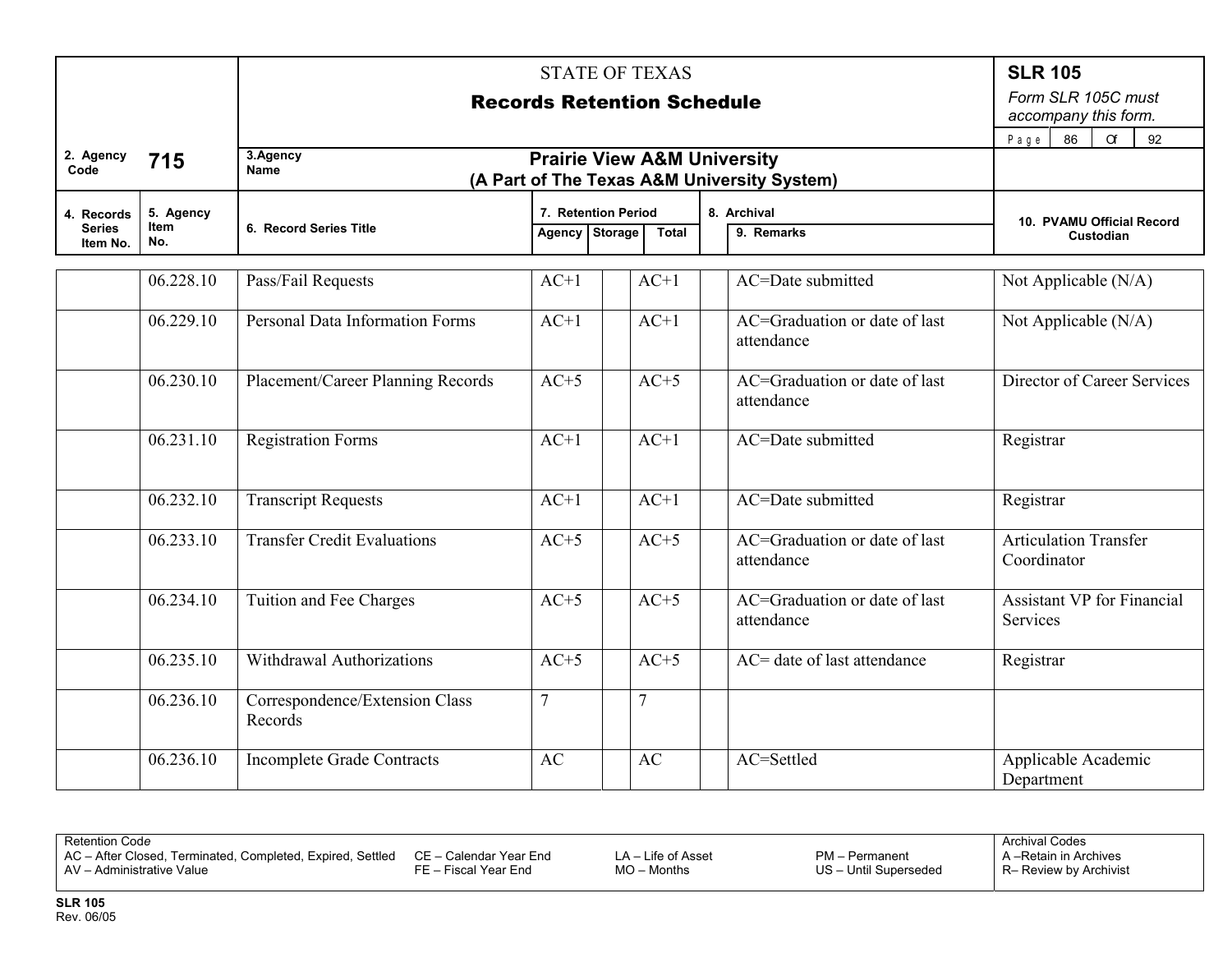|                           |                    |                                       |                                              |  | <b>STATE OF TEXAS</b> |                                                                                       |                                 | <b>SLR 105</b>                             |  |  |
|---------------------------|--------------------|---------------------------------------|----------------------------------------------|--|-----------------------|---------------------------------------------------------------------------------------|---------------------------------|--------------------------------------------|--|--|
|                           |                    |                                       | <b>Records Retention Schedule</b>            |  |                       |                                                                                       |                                 | Form SLR 105C must<br>accompany this form. |  |  |
|                           |                    |                                       | 87<br>92<br>Page<br>$\alpha$                 |  |                       |                                                                                       |                                 |                                            |  |  |
| 2. Agency<br>Code         | 715                | 3.Agency<br><b>Name</b>               |                                              |  |                       | <b>Prairie View A&amp;M University</b><br>(A Part of The Texas A&M University System) |                                 |                                            |  |  |
| 4. Records                | 5. Agency          |                                       | 7. Retention Period<br>8. Archival           |  |                       |                                                                                       |                                 | 10. PVAMU Official Record<br>Custodian     |  |  |
| <b>Series</b><br>Item No. | <b>Item</b><br>No. | 6. Record Series Title                | Agency Storage<br>9. Remarks<br><b>Total</b> |  |                       |                                                                                       |                                 |                                            |  |  |
|                           |                    |                                       |                                              |  |                       |                                                                                       |                                 |                                            |  |  |
|                           |                    | <b>STUDENT RECORDS</b>                |                                              |  |                       |                                                                                       |                                 |                                            |  |  |
|                           |                    | Section 6.3 – Certification           |                                              |  |                       |                                                                                       |                                 |                                            |  |  |
|                           |                    | <b>Data/Documents</b>                 |                                              |  |                       |                                                                                       |                                 |                                            |  |  |
|                           | 06.300.10          | Class Rolls - Certification           | $FE+5$                                       |  | $FE+5$                |                                                                                       |                                 | Registrar                                  |  |  |
|                           |                    |                                       |                                              |  |                       |                                                                                       |                                 |                                            |  |  |
|                           | 06.302.10          | <b>Enrollment Verifications</b>       | $AC+1$                                       |  | $AC+1$                |                                                                                       | AC=Verification                 | Registrar                                  |  |  |
|                           |                    |                                       |                                              |  |                       |                                                                                       |                                 |                                            |  |  |
|                           | 06.303.10          | Financial Aid Program Records         | $AC+5$                                       |  | $AC+5$                |                                                                                       | AC=Graduation or date of last   | <b>Assistant Provost for</b>               |  |  |
|                           |                    |                                       |                                              |  |                       |                                                                                       | attendance or repayment of loan | Financial Aid                              |  |  |
|                           | 06.304.10          | Social Security Certifications        | $AC+1$                                       |  | $AC+1$                |                                                                                       | AC=Certification                | <b>Assistant Director for</b>              |  |  |
|                           |                    |                                       |                                              |  |                       |                                                                                       |                                 | Admissions                                 |  |  |
|                           |                    |                                       |                                              |  |                       |                                                                                       |                                 |                                            |  |  |
|                           | 06.305.10          | <b>Teacher Certifications</b>         | $AC+1$                                       |  | $AC+1$                |                                                                                       | AC=Certification                | Director of Teacher<br>Certification       |  |  |
|                           |                    |                                       |                                              |  |                       |                                                                                       |                                 |                                            |  |  |
|                           | 06.306.10          | Veterans Administration Certification | $AC+3$                                       |  | $AC+3$                |                                                                                       | AC=Graduation or date of last   | <b>Assistant Director of</b>               |  |  |
|                           |                    |                                       |                                              |  |                       |                                                                                       | attendance                      | Admissions                                 |  |  |

AC – After Closed, Terminated, Completed, Expired, Settled AV – Administrative Value FE – Fiscal Year End

CE – Calendar Year End

LA – Life of Asset MO – Months

PM – Permanent US – Until Superseded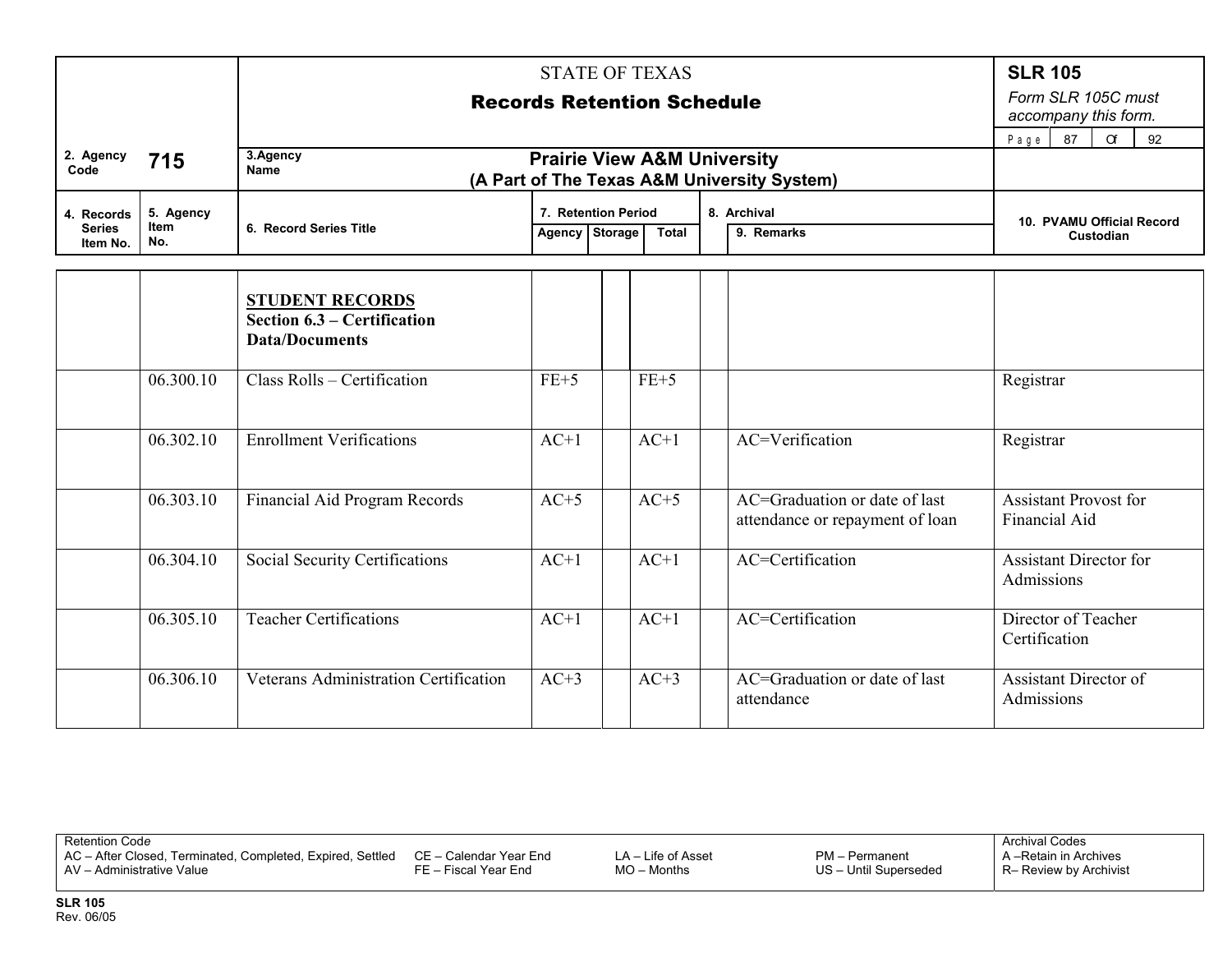|                                         |                                 | <b>Records Retention Schedule</b>                                                                 | <b>SLR 105</b><br>Form SLR 105C must<br>accompany this form.<br>88<br>92<br>Page<br>$\alpha$ |                                                                                    |           |  |  |                                                             |  |
|-----------------------------------------|---------------------------------|---------------------------------------------------------------------------------------------------|----------------------------------------------------------------------------------------------|------------------------------------------------------------------------------------|-----------|--|--|-------------------------------------------------------------|--|
| 2. Agency<br>Code                       | 715                             | 3.Agency<br><b>Name</b>                                                                           | <b>Prairie View A&amp;M University</b><br>(A Part of The Texas A&M University System)        |                                                                                    |           |  |  |                                                             |  |
| 4. Records<br><b>Series</b><br>Item No. | 5. Agency<br><b>Item</b><br>No. | 6. Record Series Title                                                                            |                                                                                              | 8. Archival<br>7. Retention Period<br>Agency Storage<br>9. Remarks<br><b>Total</b> |           |  |  | 10. PVAMU Official Record<br>Custodian                      |  |
|                                         |                                 | <b>STUDENT RECORDS</b><br>Section 6.4 - Publications, Statistics,<br><b>Institutional Reports</b> |                                                                                              |                                                                                    |           |  |  |                                                             |  |
|                                         | 06.450.10                       | Catalogs                                                                                          | <b>PM</b>                                                                                    |                                                                                    | <b>PM</b> |  |  | Associate Provost &<br>Associate VP for Academic<br>Affairs |  |
|                                         | 06.401.10                       | Commencement Program                                                                              | <b>PM</b>                                                                                    |                                                                                    | <b>PM</b> |  |  | Director of Library<br>Services                             |  |
|                                         | 06.402.10                       | <b>Degree Statistics</b>                                                                          | <b>PM</b>                                                                                    |                                                                                    | <b>PM</b> |  |  | Registrar                                                   |  |
|                                         | 06.403.10                       | <b>Enrollment Statistics</b>                                                                      | <b>PM</b>                                                                                    |                                                                                    | <b>PM</b> |  |  | Registrar                                                   |  |
|                                         | 06.404.10                       | <b>Grade Statistics</b>                                                                           | <b>PM</b>                                                                                    |                                                                                    | PM        |  |  | Director of Institutional<br>Research                       |  |
|                                         | 06.405.10                       | Racial/Ethnic Statistics                                                                          | <b>PM</b>                                                                                    |                                                                                    | <b>PM</b> |  |  | Director of Institutional<br>Research                       |  |
|                                         | 06.406.10                       | Schedule of Classes (institutional)                                                               | <b>PM</b>                                                                                    |                                                                                    | PM        |  |  | Registrar                                                   |  |

AC – After Closed, Terminated, Completed, Expired, Settled AV – Administrative Value

CE – Calendar Year End FE – Fiscal Year End

LA – Life of Asset MO – Months

PM – Permanent US – Until Superseded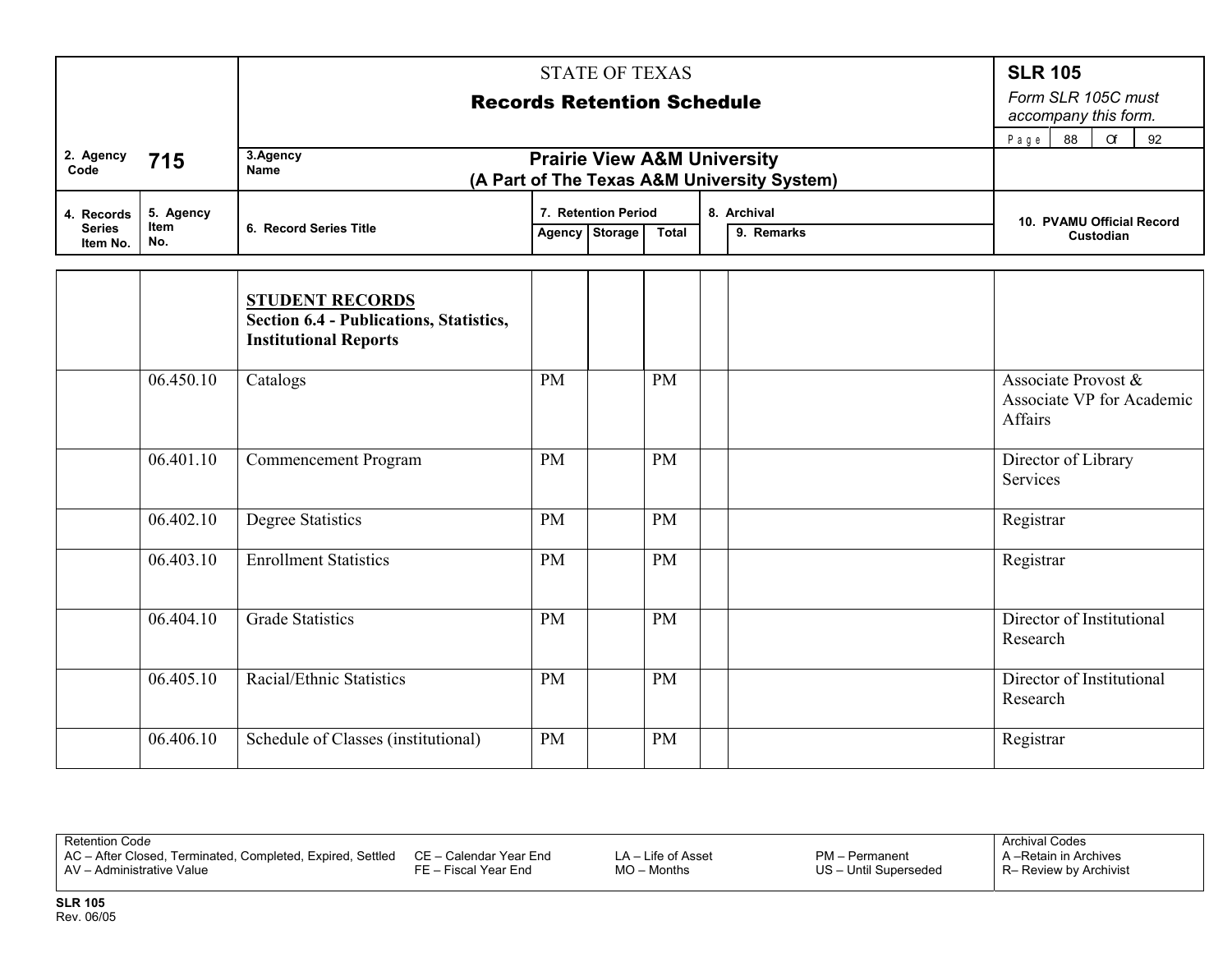|                             |                   |                                                                                                                             | <b>STATE OF TEXAS</b>        |                                       |              |                                                                                                 |                                            |  |  |
|-----------------------------|-------------------|-----------------------------------------------------------------------------------------------------------------------------|------------------------------|---------------------------------------|--------------|-------------------------------------------------------------------------------------------------|--------------------------------------------|--|--|
|                             |                   |                                                                                                                             |                              | <b>Records Retention Schedule</b>     |              |                                                                                                 | Form SLR 105C must<br>accompany this form. |  |  |
|                             |                   |                                                                                                                             | 89<br>$\alpha$<br>92<br>Page |                                       |              |                                                                                                 |                                            |  |  |
| 2. Agency<br>Code           | 715               | 3.Agency<br><b>Name</b><br>(A Part of The Texas A&M University System)                                                      |                              |                                       |              |                                                                                                 |                                            |  |  |
| 4. Records<br><b>Series</b> | 5. Agency<br>Item | 6. Record Series Title                                                                                                      |                              | 7. Retention Period<br>Agency Storage | <b>Total</b> | 8. Archival<br>9. Remarks                                                                       | 10. PVAMU Official Record<br>Custodian     |  |  |
| Item No.                    | No.               |                                                                                                                             |                              |                                       |              |                                                                                                 |                                            |  |  |
|                             |                   | <b>STUDENT RECORDS</b><br><b>Section 6.5 - Family Educational</b><br><b>Rights and Privacy Act</b><br><b>Data/Documents</b> |                              |                                       |              |                                                                                                 |                                            |  |  |
|                             | 06.500.10         | <b>Requests for Formal Hearings</b>                                                                                         | AC                           | AC                                    |              | $AC = Terminate$ at same time as<br>pertinent student record                                    | Director of Student<br>Services            |  |  |
|                             | 06.501.10         | Requests and Disclosures of Personally<br>Identifiable Information                                                          | AC                           | AC                                    |              | AC=Terminate at same time as<br>pertinent student record                                        | Registrar                                  |  |  |
|                             | 06.502.10         | Student Requests for Nondisclosure of<br>Directory Information                                                              | $AC+1$                       | $AC+1$                                |              | AC=Date submitted                                                                               | Registrar                                  |  |  |
|                             | 06.503.10         | <b>Student Statements on Content of</b><br>Records Regarding Hearing Panel<br>Decisions                                     | AC                           | AC                                    |              | AC=Terminate at same time as<br>pertinent student record                                        | Director of Student<br>Services            |  |  |
|                             | 06.504.10         | <b>Student's Written Consent for Records</b><br>Disclosure                                                                  | AC                           | AC                                    |              | AC=Until terminated by the<br>student, or terminate at same time<br>as pertinent student record | Registrar                                  |  |  |
|                             | 06.505.10         | Waivers for Rights of Access                                                                                                | AC                           | AC                                    |              | AC=Until terminated by the<br>student, or terminate at same time<br>as pertinent student record | Registrar                                  |  |  |
|                             | 06.506.10         | Written Decisions of Hearing Panels                                                                                         | AC                           | AC                                    |              | AC=Terminate at same time as<br>pertinent student record                                        | Director of Student<br>Services            |  |  |

AC – After Closed, Terminated, Completed, Expired, Settled AV – Administrative Value CE – Calendar Year End FE – Fiscal Year End

LA – Life of Asset MO – Months

PM – Permanent US – Until Superseded